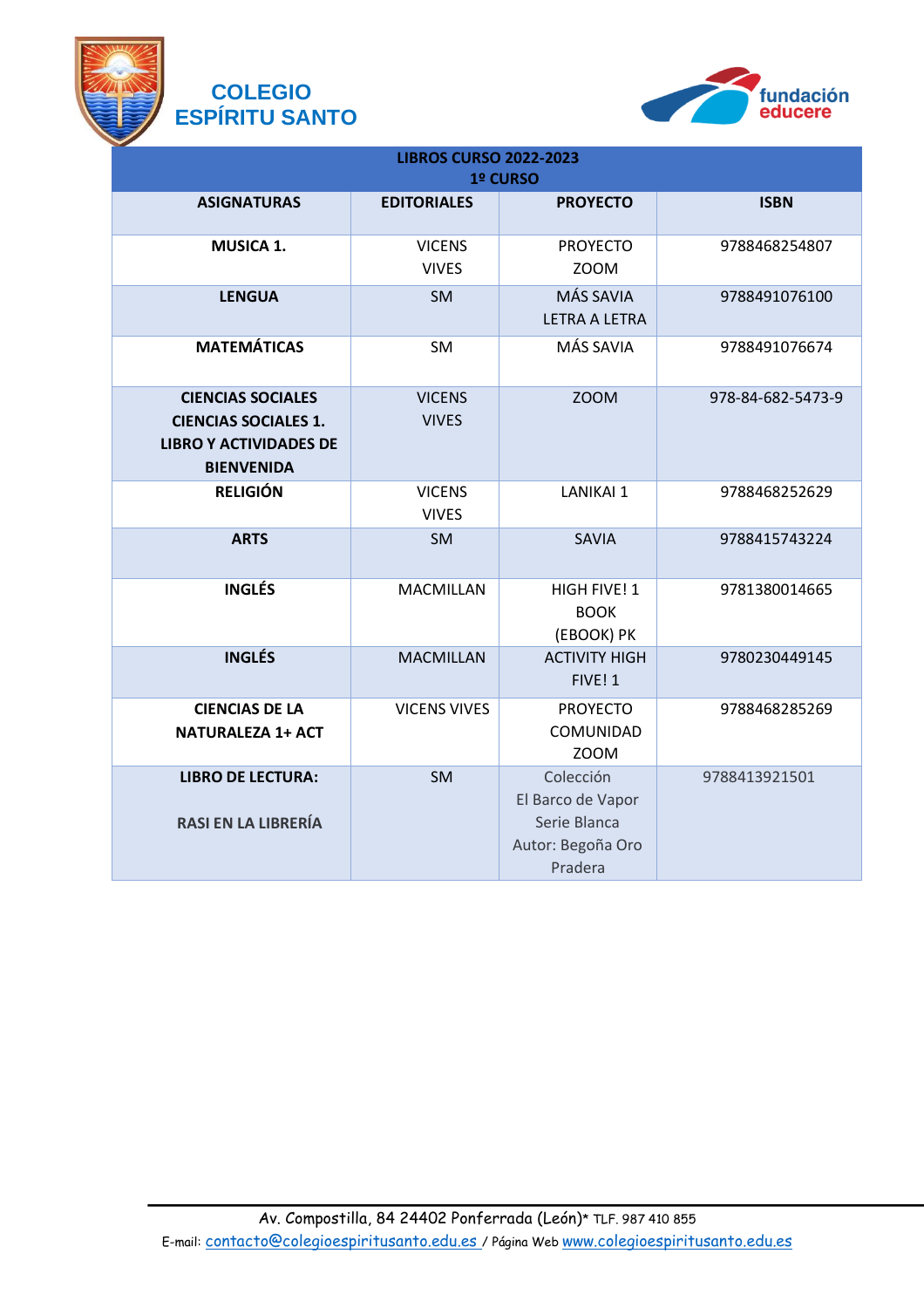

## **COLEGIO ESPÍRITU SANTO**



| <b>LIBROS CURSO 2022-2023</b><br>2º CURSO                 |                     |                                                                                      |               |
|-----------------------------------------------------------|---------------------|--------------------------------------------------------------------------------------|---------------|
| <b>ASIGNATURAS</b>                                        | <b>EDITORIALES</b>  | <b>PROYECTO</b>                                                                      | <b>ISBN</b>   |
| MÚSICA <sub>2</sub>                                       | <b>VICENS VIVES</b> | <b>PROYECTO</b><br><b>ZOOM</b>                                                       | 9788468254951 |
| <b>LENGUA</b>                                             | <b>SM</b>           | MÁS SAVIA                                                                            | 9788491076308 |
| <b>MATEMÁTICAS</b>                                        | SM                  | MÁS SAVIA                                                                            | 978849107767  |
| <b>CIENCIAS SOCIALES</b>                                  | <b>VICENS VIVES</b> | <b>ZOOM</b>                                                                          | 9788468254913 |
| <b>RELIGIÓN</b>                                           | <b>VICENS VIVES</b> | <b>LANIKAI</b>                                                                       | 9788468252636 |
| <b>ARTS</b>                                               | <b>SM</b>           | <b>SAVIA</b>                                                                         | 9788415743644 |
| <b>INGLÉS</b>                                             | <b>MACMILLAN</b>    | HIGH FIVE! 2<br><b>BOOK</b><br>(EBOOK) PK                                            | 9781380014672 |
| <b>INGLÉS</b>                                             | <b>MACMILLAN</b>    | <b>ACTIVITY HIGH</b><br>FIVE! 2                                                      | 9780230449152 |
| <b>CIENCIAS DE LA</b><br><b>NATURALEZA 2</b>              | <b>VICENS VIVES</b> | <b>PROYECTO</b><br><b>ZOOM</b>                                                       | 9788468254876 |
| <b>LIBRO DE LECTURA:</b><br>UN MONSTRUO EN EL<br>ARMARIO. | <b>SM</b>           | Colección<br>El Barco de<br>Vapor<br>Serie: Naranja<br>Autor: Carmen<br>Vázquez-Vigo | 9788467591545 |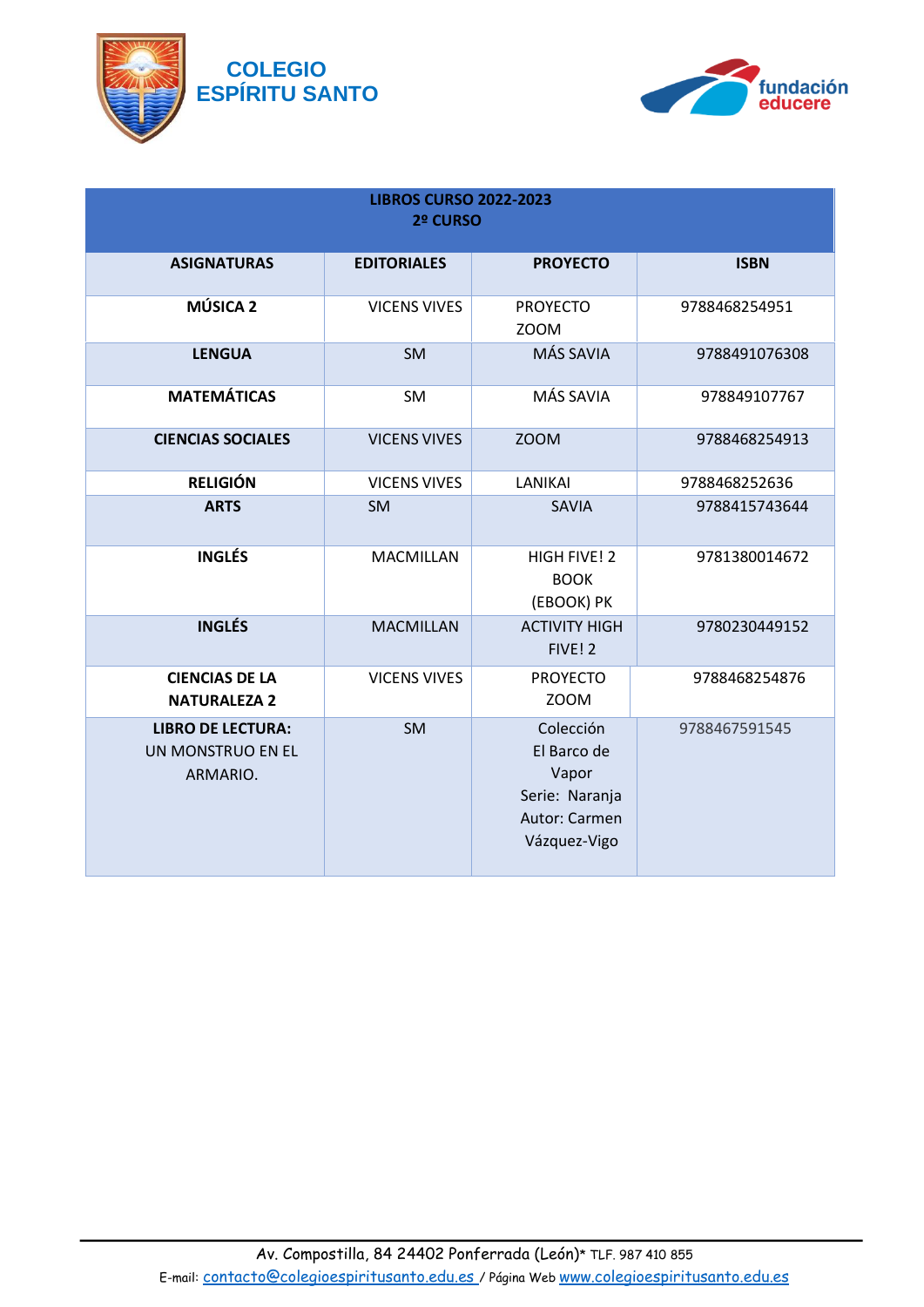



| <b>LIBROS CURSO 2022-2023</b><br>3º CURSO                          |                     |                                                      |                   |
|--------------------------------------------------------------------|---------------------|------------------------------------------------------|-------------------|
| <b>ASIGNATURAS</b>                                                 | <b>EDITORIALES</b>  | <b>PROYECTO</b>                                      | <b>ISBN</b>       |
| <b>MUSICA 3</b>                                                    | <b>VICENS VIVES</b> | <b>PROYECTO</b><br>ZOOM                              | 9788468258782     |
| <b>ARTS</b>                                                        | <b>SM</b>           | <b>SAVIA</b>                                         | 9788416346097     |
| <b>LENGUA</b>                                                      | S <sub>M</sub>      | <b>MAS SAVIA</b>                                     | 9788491076285     |
| <b>MATEMÁTICAS</b>                                                 | S <sub>M</sub>      | <b>MAS SAVIA</b>                                     | 9788491076384     |
| <b>SOCIALES</b>                                                    | VICENS-VIVES        | ZOOM                                                 | 9788468257945     |
| <b>CIENCIAS DE LA</b><br><b>NATURALEZA 3</b>                       | <b>VICENS VIVES</b> | <b>PROYECTO</b><br><b>COMUNIDAD</b><br>ZOOM          | 9788468284910     |
| <b>INGLÉS</b>                                                      | MACMILLAN           | <b>ACTIVITY HIGH</b><br>FIVE!                        | 9780230464087     |
| <b>INGLÉS</b>                                                      | <b>MACMILLAN</b>    | <b>BOOK</b><br><b>HIGH</b><br>FIVE!                  | 9781380014689     |
| <b>RELIGIÓN</b>                                                    | <b>VICENS VIVES</b> | <b>LANIKAI 3</b>                                     | 978-84-682-6058-7 |
| <b>LIBRO DE LECTURA</b><br>LA TÍA CLÍO Y LA<br>MÁQUINA DE ESCRIBIR | SM                  | <b>BARCO DE</b><br><b>VAPOR</b><br><b>SERIE AZUL</b> | 9788467582598     |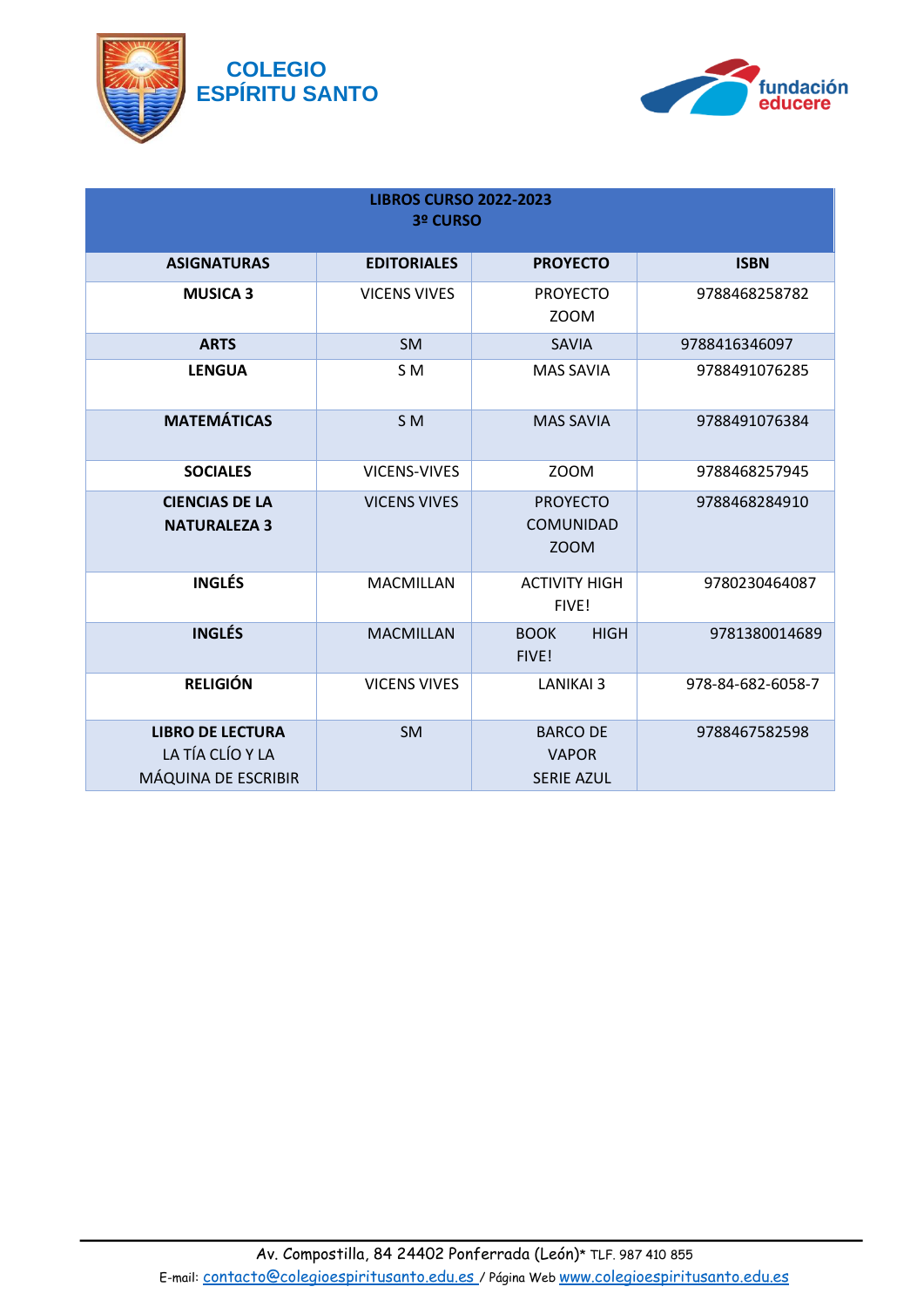



| <b>LIBROS CURSO 2022-2023</b>                     |                                |                                                      |               |
|---------------------------------------------------|--------------------------------|------------------------------------------------------|---------------|
| 4º CURSO                                          |                                |                                                      |               |
| <b>ASIGNATURAS</b>                                | <b>EDITORIALES</b>             | <b>PROYECTO</b>                                      | <b>ISBN</b>   |
| <b>MUSICA 4</b>                                   | <b>VICENS</b><br><b>VIVES</b>  | <b>PROYECTO</b><br><b>ZOOM</b>                       | 9788468261980 |
| <b>SOCIALES</b>                                   | <b>VICENS-</b><br><b>VIVES</b> | <b>ZOOM</b>                                          | 9788468261973 |
| <b>LENGUA</b>                                     | SM                             | <b>MAS SAVIA</b>                                     | 9788491821991 |
| <b>MATEMÁTICAS</b>                                | <b>SM</b>                      | <b>MAS SAVIA</b>                                     | 9788491822134 |
| <b>CIENCIAS DE LA</b><br><b>NATURALEZA 4</b>      | <b>VICENS</b><br><b>VIVES</b>  | <b>PROYECTO</b><br><b>ZOOM</b>                       | 9788468261966 |
| <b>INGLÉS</b>                                     | <b>MACMILLAN</b>               | <b>BOOK HIGH</b><br>FIVE!                            | 9781380014696 |
| <b>INGLÉS</b>                                     | <b>MACMILLAN</b>               | <b>ACTIVITY HIGH</b><br>FIVE!                        | 9780230464506 |
| <b>RELIGIÓN</b>                                   | <b>VICENS</b><br><b>VIVES</b>  | Lanikai 4                                            | 9788468260594 |
| <b>ARTS</b>                                       | <b>SM</b>                      | SAVIA                                                | 9788415743712 |
| <b>LIBRO DE LECTURA</b><br>LA PANDILLA DE TRISTÁN | SM                             | <b>BARCO DE</b><br><b>VAPOR SERIE</b><br><b>AZUL</b> | 9788467585476 |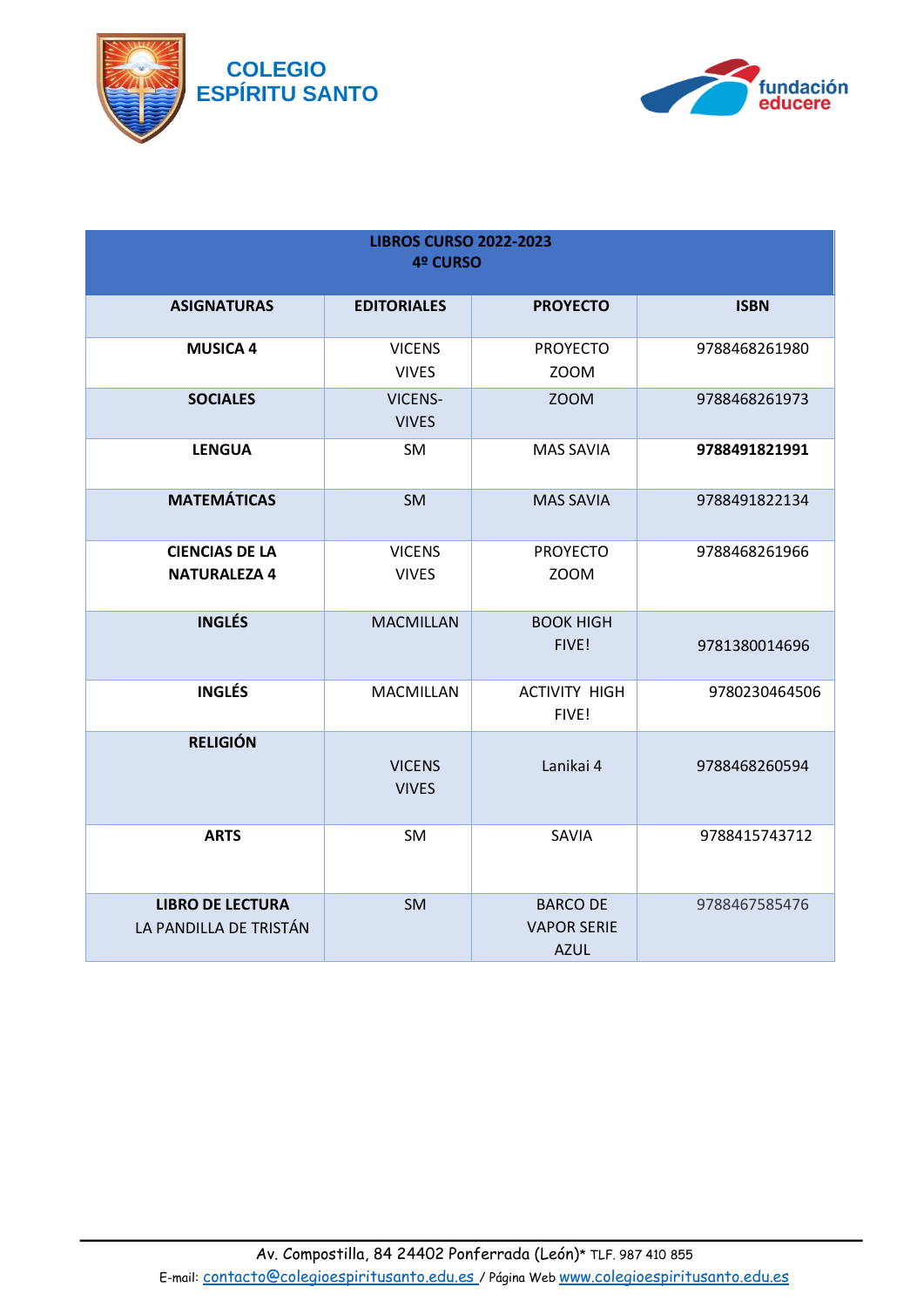



| <b>LIBROS CURSO 2022-2023</b><br><b>5º CURSO</b> |                                |                                             |                   |
|--------------------------------------------------|--------------------------------|---------------------------------------------|-------------------|
| <b>ASIGNATURAS</b>                               | <b>EDITORIALES</b>             | <b>PROYECTO</b>                             | <b>ISBN</b>       |
| MÚSICA 5                                         | <b>VICENS</b><br><b>VIVES</b>  | <b>ZOOM</b>                                 | 9788468262246     |
| <b>ARTS</b>                                      | SM                             | <b>SAVIA</b>                                | 9788416346103     |
| <b>MATEMÁTICAS</b>                               | SM                             | <b>MAS SAVIA</b>                            | 9788491077664     |
| <b>LENGUA</b>                                    | <b>SM</b>                      | <b>MAS SAVIA</b>                            | 9788491076292     |
| <b>LIBRO DE LECTURA</b>                          | SM                             | De profesión,<br>fantasma.                  | 9788491077770     |
| <b>LIBRO DE LECTURA</b><br><b>INGLÉS</b>         | <b>VICENS-</b><br><b>VIVES</b> | The Secret of<br>the stones                 | 978-84-682-2623-1 |
| <b>SOCIALES</b>                                  | Vicens-Vives                   | <b>ZOOM</b>                                 | 9788468262239     |
| <b>CIENCIAS DE LA</b><br><b>NATURALEZA 5</b>     | <b>VICENS VIVES</b>            | <b>PROYECTO</b><br>COMUNIDAD<br><b>ZOOM</b> | 9788468284927     |
| <b>INGLÉS</b>                                    | <b>MACMILLAN</b>               | High Five! 5<br>Pupil's Book                | 978-1-380-01470-2 |
| <b>INGLÉS</b>                                    | <b>MACMILLAN</b>               | High Five! 5<br><b>Activity Book</b>        | 978-0-230-46429-2 |
| RELIGIÓN CATÓLICA                                | <b>VICENS</b><br><b>VIVES</b>  | <b>LANIKAI 5</b>                            | 978-84-682-2293-6 |